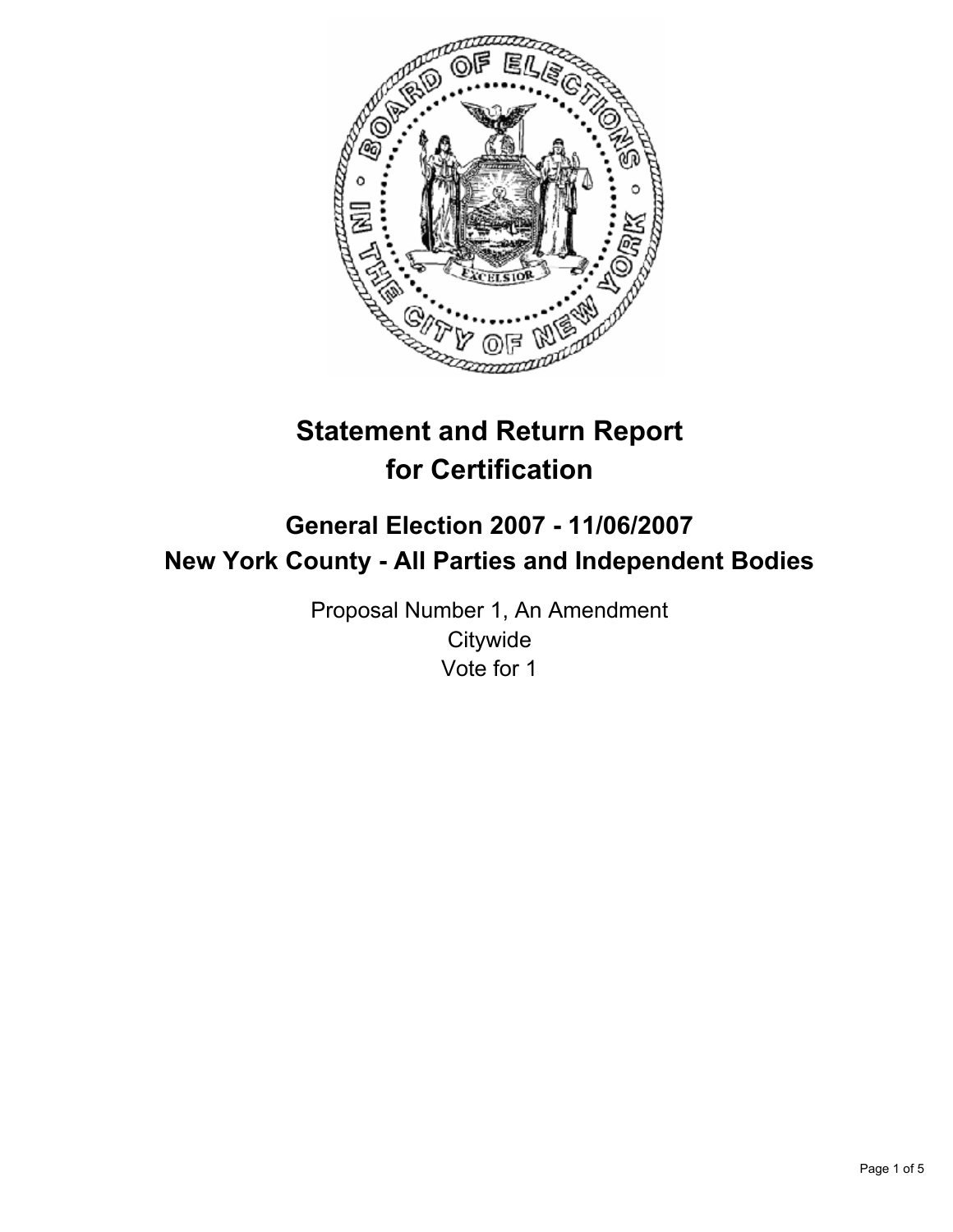

## **Assembly District 64**

| <b>PUBLIC COUNTER</b> | 4,673 |
|-----------------------|-------|
| <b>EMERGENCY</b>      | 10    |
| ABSENTEE/MILITARY     | 144   |
| AFFIDAVIT             | 42    |
| <b>Total Ballots</b>  | 4,869 |
| <b>YES</b>            | 1,469 |
| <b>NO</b>             | 447   |
| <b>Total Votes</b>    | 1,916 |
| Unrecorded            | 2,953 |

## **Assembly District 65**

| PUBLIC COUNTER       | 2,919 |
|----------------------|-------|
| <b>EMERGENCY</b>     |       |
| ABSENTEE/MILITARY    | 205   |
| AFFIDAVIT            | 36    |
| <b>Total Ballots</b> | 3,161 |
| <b>YES</b>           | 1,631 |
| <b>NO</b>            | 423   |
| <b>Total Votes</b>   | 2,054 |
| Unrecorded           | 1,107 |

#### **Assembly District 66**

| PUBLIC COUNTER       | 3,159 |
|----------------------|-------|
| <b>EMERGENCY</b>     | 0     |
| ABSENTEE/MILITARY    | 179   |
| AFFIDAVIT            | 38    |
| <b>Total Ballots</b> | 3,376 |
| <b>YES</b>           | 1,850 |
| <b>NO</b>            | 452   |
| <b>Total Votes</b>   | 2,302 |
| Unrecorded           | 1.074 |

## **Assembly District 67**

| <b>PUBLIC COUNTER</b> | 4,955 |
|-----------------------|-------|
| <b>EMERGENCY</b>      | 22    |
| ABSENTEE/MILITARY     | 203   |
| AFFIDAVIT             | 81    |
| <b>Total Ballots</b>  | 5,261 |
| <b>YES</b>            | 2,632 |
| <b>NO</b>             | 589   |
| <b>Total Votes</b>    | 3,221 |
| Unrecorded            | 2,040 |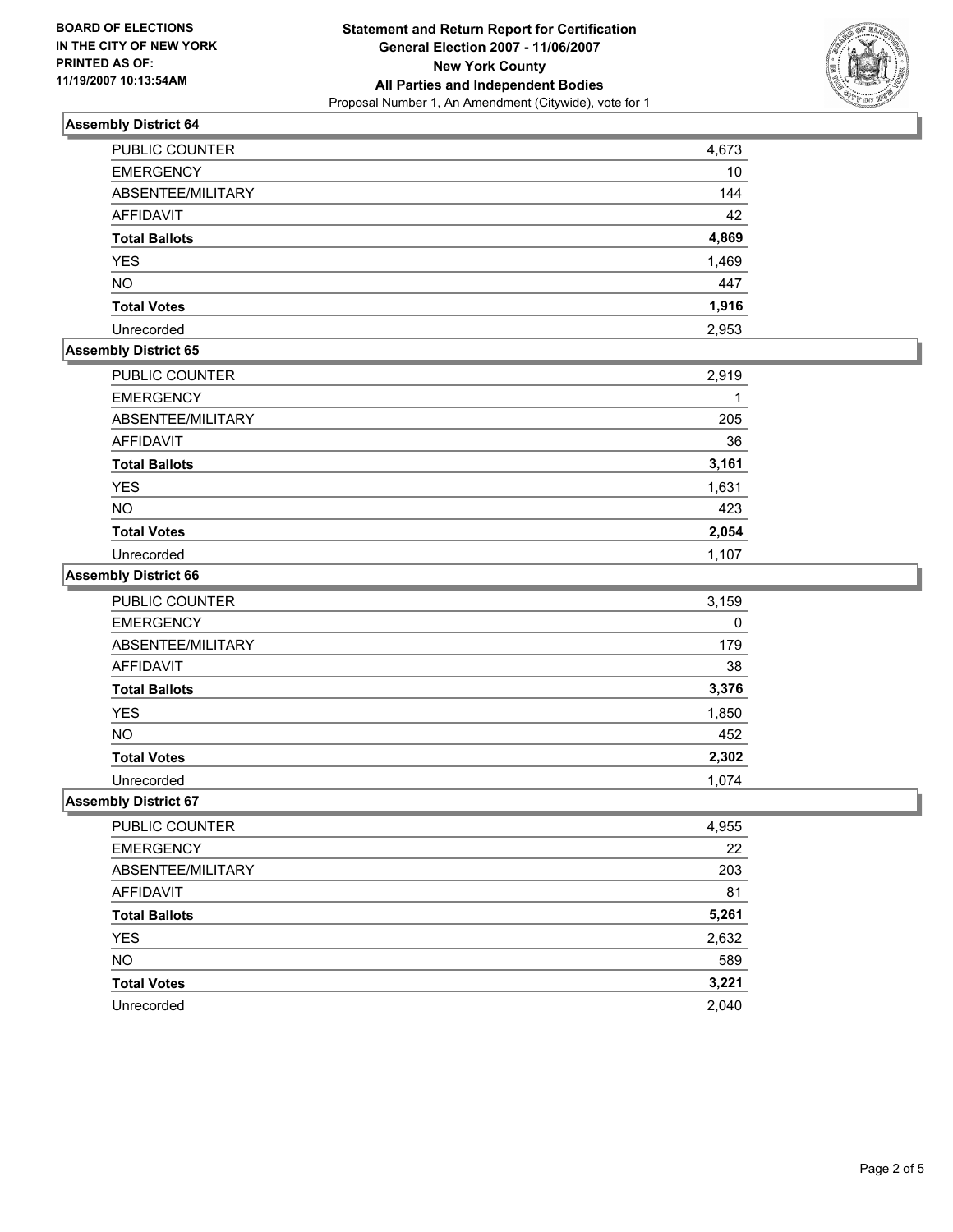

## **Assembly District 68**

| PUBLIC COUNTER       | 4,709 |
|----------------------|-------|
| <b>EMERGENCY</b>     |       |
| ABSENTEE/MILITARY    | 128   |
| <b>AFFIDAVIT</b>     | 73    |
| <b>Total Ballots</b> | 4,917 |
| <b>YES</b>           | 1,315 |
| <b>NO</b>            | 464   |
| <b>Total Votes</b>   | 1,779 |
| Unrecorded           | 3,138 |

## **Assembly District 69**

| PUBLIC COUNTER       | 5,184 |
|----------------------|-------|
| <b>EMERGENCY</b>     | 6     |
| ABSENTEE/MILITARY    | 196   |
| AFFIDAVIT            | 61    |
| <b>Total Ballots</b> | 5,447 |
| <b>YES</b>           | 2,302 |
| <b>NO</b>            | 558   |
| <b>Total Votes</b>   | 2,860 |
| Unrecorded           | 2,587 |

#### **Assembly District 70**

| PUBLIC COUNTER       | 4,966 |
|----------------------|-------|
| <b>EMERGENCY</b>     | 0     |
| ABSENTEE/MILITARY    | 158   |
| <b>AFFIDAVIT</b>     | 67    |
| <b>Total Ballots</b> | 5,191 |
| <b>YES</b>           | 1,434 |
| <b>NO</b>            | 562   |
| <b>Total Votes</b>   | 1,996 |
| Unrecorded           | 3,195 |

#### **Assembly District 71**

| PUBLIC COUNTER       | 4,643 |
|----------------------|-------|
| <b>EMERGENCY</b>     | 11    |
| ABSENTEE/MILITARY    | 157   |
| <b>AFFIDAVIT</b>     | 67    |
| <b>Total Ballots</b> | 4,878 |
| YES                  | 1,582 |
| <b>NO</b>            | 472   |
| <b>Total Votes</b>   | 2,054 |
| Unrecorded           | 2,824 |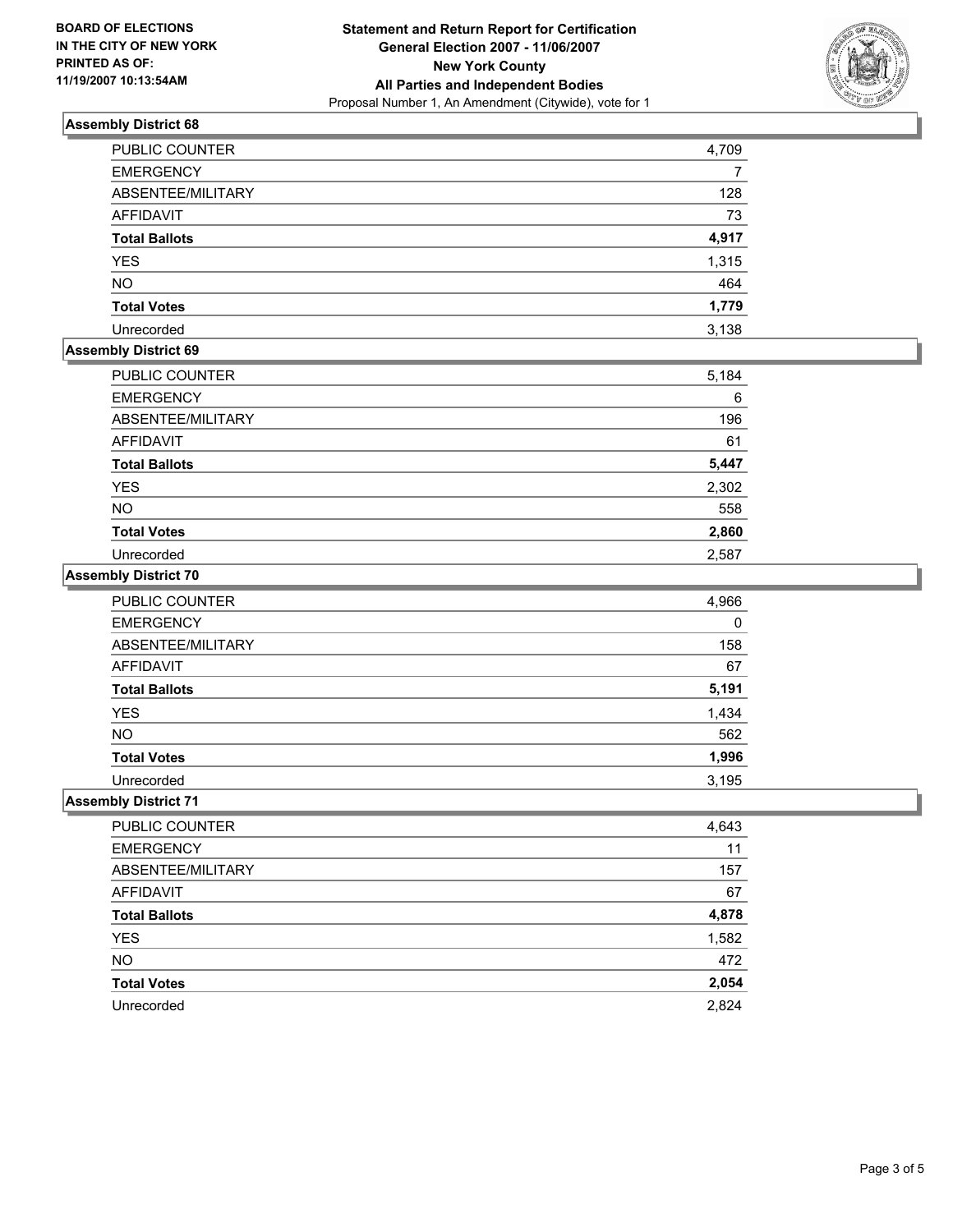

## **Assembly District 72**

| <b>PUBLIC COUNTER</b> | 3,511 |
|-----------------------|-------|
| <b>EMERGENCY</b>      |       |
| ABSENTEE/MILITARY     | 46    |
| AFFIDAVIT             | 35    |
| <b>Total Ballots</b>  | 3,592 |
| <b>YES</b>            | 947   |
| <b>NO</b>             | 267   |
| <b>Total Votes</b>    | 1,214 |
| Unrecorded            | 2,378 |

## **Assembly District 73**

| <b>PUBLIC COUNTER</b> | 3,237 |
|-----------------------|-------|
| <b>EMERGENCY</b>      |       |
| ABSENTEE/MILITARY     | 273   |
| AFFIDAVIT             | 25    |
| <b>Total Ballots</b>  | 3,539 |
| YES                   | 1,836 |
| <b>NO</b>             | 474   |
| <b>Total Votes</b>    | 2,310 |
| Unrecorded            | 1,229 |

#### **Assembly District 74**

| <b>PUBLIC COUNTER</b> | 4,776 |
|-----------------------|-------|
| <b>EMERGENCY</b>      | 0     |
| ABSENTEE/MILITARY     | 202   |
| <b>AFFIDAVIT</b>      | 39    |
| <b>Total Ballots</b>  | 5,017 |
| <b>YES</b>            | 2,136 |
| <b>NO</b>             | 645   |
| <b>Total Votes</b>    | 2,781 |
| Unrecorded            | 2,236 |

#### **Assembly District 75**

| PUBLIC COUNTER       | 4,877 |
|----------------------|-------|
| <b>EMERGENCY</b>     |       |
| ABSENTEE/MILITARY    | 207   |
| AFFIDAVIT            | 45    |
| <b>Total Ballots</b> | 5,136 |
| <b>YES</b>           | 2,103 |
| <b>NO</b>            | 535   |
| <b>Total Votes</b>   | 2,638 |
| Unrecorded           | 2,498 |